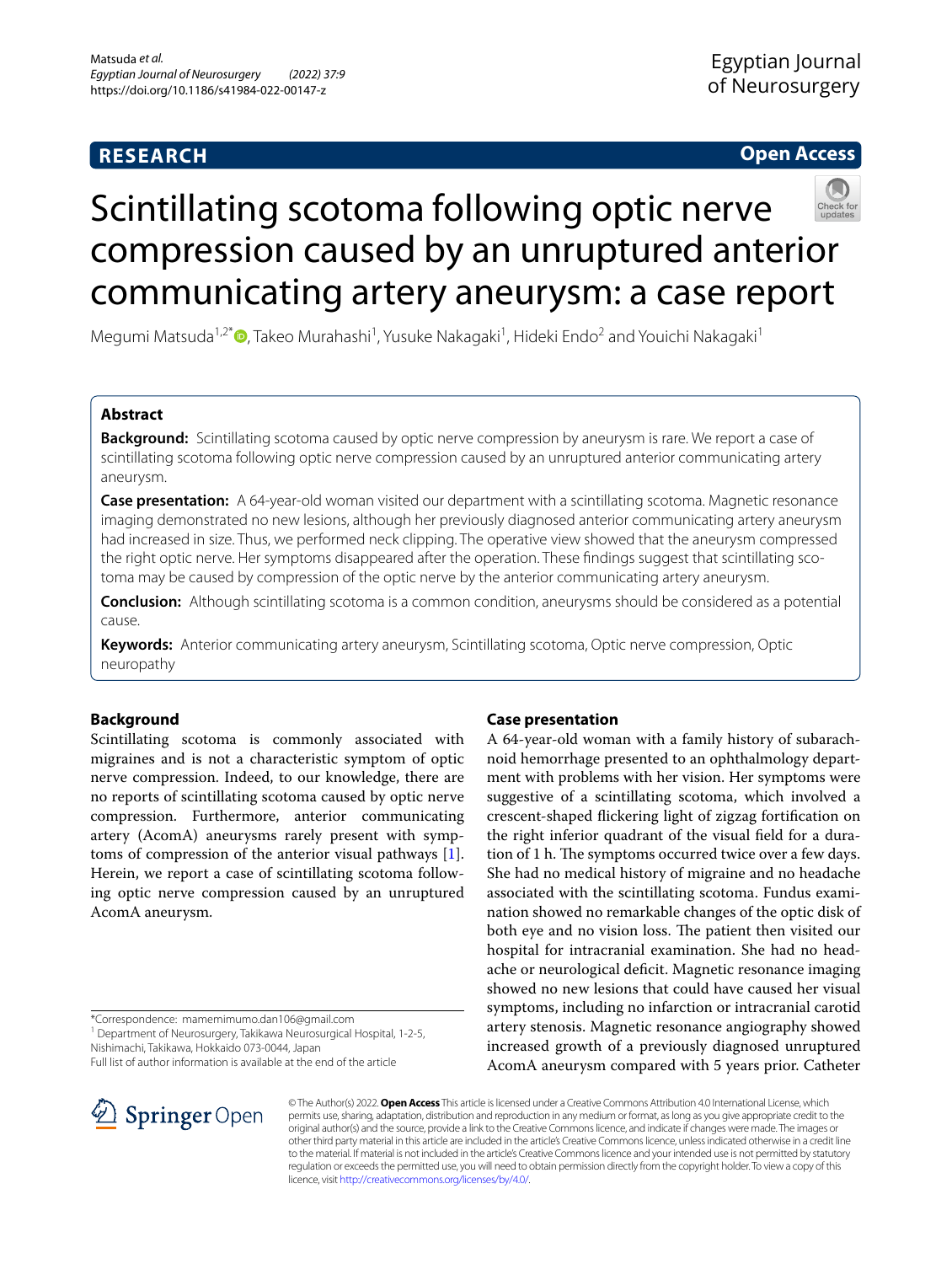angiography was performed. Angiogram indicated that the maximum aneurysm diameter was 5.1 mm with formation of aneurysm blebs (Fig. [1\)](#page-1-0). We scheduled neck clipping, which involved a left-sided frontotemporal craniotomy for microsurgical clip ligation of the aneurysm. Intraoperative fndings included no clot around the aneurysm, indicating that the aneurism was unruptured. The aneurysm dome sat deeply into the right optic nerve, causing nerve compression (Fig. [2](#page-1-1)a). After detaching the aneurism, the optic nerve showed a concave section at the aneurysm attachment site (Fig. [2](#page-1-1)b). Following the operation, the scintillating scotoma disappeared and no visual field deficit was detected. The patient was discharged from our hospital with no neurological defcit.

### **Discussion**

We present a case of scintillating scotoma with an unruptured AcomA aneurysm. Scintillating scotoma is commonly associated with migraines, with a potential mechanism involving cortical spreading depression [\[2](#page-2-1)]. Cortical spreading depression is a slowly propagating wave of neuronal and glial depolarization. Shams et al. also reported several cases of migraine-like visual aura secondary to cerebral lesions, including infarction, arteriovenous malformations, and tumors [[3\]](#page-2-2). In that study, the lesions were located in the occipital lobe, which contains the primary visual cortex. The propagation of spreading depression through the visual cortex will create similar visual phenomena, whatever the original cause [[3](#page-2-2)]. In our

<span id="page-1-0"></span>

**Fig. 1** Angiogram showing that the anterior communicating artery aneurysm had a maximum diameter of 5.1 mm with formation of blebs (arrow)



**Fig. 2 a** Surgical photograph showing compression of the optic nerve by the aneurysm dome. The aneurysm dome sat deeply into the right optic nerve. **b** After detaching the aneurism, the optic nerve showed a concave section at the aneurysm attachment site (arrow). AN, aneurysm; ON, optic nerve

<span id="page-1-1"></span>patient, the aneurysm compressed the right optic nerve. To our knowledge, there are no previous reports of scintillating scotoma caused by optic nerve compression, including that it is caused by brain lesions such as tumors or aneurysms. Nevertheless, optic nerve compression is likely to cause scintillating scotoma as the optic nerve is a key visual pathway. Furthermore, Hoshina et al. reported a case of optic neuritis mimicking migraine with scintillating scotoma  $[4]$ . Thus, scintillating scotoma may be a type of optic neuropathy.

AcomA aneurysms rarely present with symptoms of compression of the anterior visual pathways [[1\]](#page-2-0). In general, AcomA aneurysms tend to rupture, while they are relatively small and cause visual symptoms. When the aneurysm ruptures, pressure from both the arterial blood flow and the hematoma may compress the optic nerve, which may cause visual symptoms [[5\]](#page-2-4). Lee et al. reported a 60-year-old man who presented with acute monocular vision loss following subarachnoid hemorrhage from a ruptured AcomA aneurysm [\[6](#page-2-5)]. By contrast, there are limited case reports of visual symptoms associated with unruptured AcomA aneurysms. Shukla et. al reported a 65-year-old patient presenting with visual loss, complete loss of vision in the right eye, and temporal hemianopsia